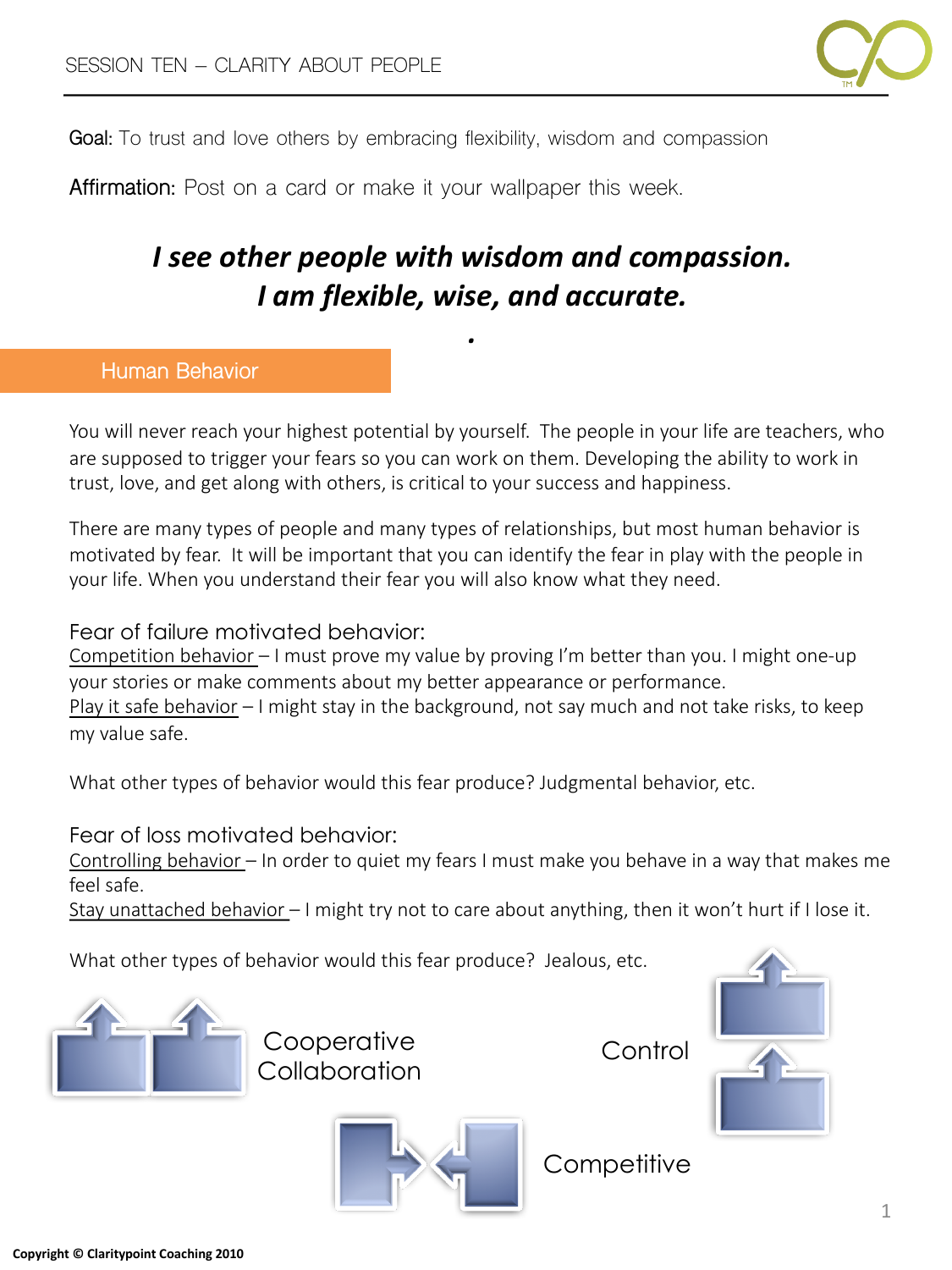

Write down exactly what this person did to you?

Are you applying meaning to their actions? What is the story you are creating around this?

\_\_\_\_\_\_\_\_\_\_\_\_\_\_\_\_\_\_\_\_\_\_\_\_\_\_\_\_\_\_\_\_\_\_\_\_\_\_\_\_\_\_\_\_\_\_\_\_\_\_\_\_\_\_\_\_\_\_\_\_\_\_\_\_\_\_\_\_\_\_\_\_\_\_\_\_\_\_\_\_\_\_\_\_\_

\_\_\_\_\_\_\_\_\_\_\_\_\_\_\_\_\_\_\_\_\_\_\_\_\_\_\_\_\_\_\_\_\_\_\_\_\_\_\_\_\_\_\_\_\_\_\_\_\_\_\_\_\_\_\_\_\_\_\_\_\_\_\_\_\_\_\_\_\_\_\_\_\_\_\_\_\_\_\_\_\_\_\_\_\_

Is this story accurate? Are you casting them as the BAD guy?

Yes or No

What else might their actions mean? What could you see if you took "your story" out? What might be going on with them and what fear might be in play?

Do they have issues or situations they are dealing with? Were they tired, hungry or oblivious and stressed about their own problems? Put yourself in their shoes and write a more accurate story.

\_\_\_\_\_\_\_\_\_\_\_\_\_\_\_\_\_\_\_\_\_\_\_\_\_\_\_\_\_\_\_\_\_\_\_\_\_\_\_\_\_\_\_\_\_\_\_\_\_\_\_\_\_\_\_\_\_\_\_\_\_\_\_\_\_\_\_\_\_\_\_\_\_\_\_\_\_\_\_\_\_\_\_\_\_\_ \_\_\_\_\_\_\_\_\_\_\_\_\_\_\_\_\_\_\_\_\_\_\_\_\_\_\_\_\_\_\_\_\_\_\_\_\_\_\_\_\_\_\_\_\_\_\_\_\_\_\_\_\_\_\_\_\_\_\_\_\_\_\_\_\_\_\_\_\_\_\_\_\_\_\_\_\_\_\_\_\_\_\_\_\_\_

\_\_\_\_\_\_\_\_\_\_\_\_\_\_\_\_\_\_\_\_\_\_\_\_\_\_\_\_\_\_\_\_\_\_\_\_\_\_\_\_\_\_\_\_\_\_\_\_\_\_\_\_\_\_\_\_\_\_\_\_\_\_\_\_\_\_\_\_\_\_\_\_\_\_\_\_\_\_\_\_\_\_\_\_\_\_

**Now this is the most important part – if you want to create peace and happiness in your life.**

Are you being compassionate or loving towards this person in regards to this situation? Yes or No

Did you show up with love? What are you afraid of? What subconscious reaction has shown  $up?$ 

What is going on with your ego that makes you want to feel offended and justified to be there? Do you want to be right more than you want peace?

What will being right get you? What will happen is you react from fear? What will the results be if you choose to be offended? What outcome will being offended produce?

\_\_\_\_\_\_\_\_\_\_\_\_\_\_\_\_\_\_\_\_\_\_\_\_\_\_\_\_\_\_\_\_\_\_\_\_\_\_\_\_\_\_\_\_\_\_\_\_\_\_\_\_\_\_\_\_\_\_\_\_\_\_\_\_\_\_\_\_\_\_\_\_\_\_\_\_\_\_\_\_\_\_\_\_\_\_\_ \_\_\_\_\_\_\_\_\_\_\_\_\_\_\_\_\_\_\_\_\_\_\_\_\_\_\_\_\_\_\_\_\_\_\_\_\_\_\_\_\_\_\_\_\_\_\_\_\_\_\_\_\_\_\_\_\_\_\_\_\_\_\_\_\_\_\_\_\_\_\_\_\_\_\_\_\_\_\_\_\_\_\_\_\_\_\_ \_\_\_\_\_\_\_\_\_\_\_\_\_\_\_\_\_\_\_\_\_\_\_\_\_\_\_\_\_\_\_\_\_\_\_\_\_\_\_\_\_\_\_\_\_\_\_\_\_\_\_\_\_\_\_\_\_\_\_\_\_\_\_\_\_\_\_\_\_\_\_\_\_\_\_\_\_\_\_\_\_\_\_\_\_\_\_

\_\_\_\_\_\_\_\_\_\_\_\_\_\_\_\_\_\_\_\_\_\_\_\_\_\_\_\_\_\_\_\_\_\_\_\_\_\_\_\_\_\_\_\_\_\_\_\_\_\_\_\_\_\_\_\_\_\_\_\_\_\_\_\_\_\_\_\_\_\_\_\_\_\_\_\_\_\_\_\_\_\_\_\_\_\_

Are these results what you really want in your life?

Will you enjoy these results or will they create misery? Is it worth it?

Yes or No

What would a love motivated response look like? \_\_\_\_\_\_\_\_\_\_\_\_\_\_\_\_\_\_\_\_\_\_\_\_\_\_\_\_\_\_\_\_

How can you choose peace, forgiveness and compassion?

What would the results of this behavior be?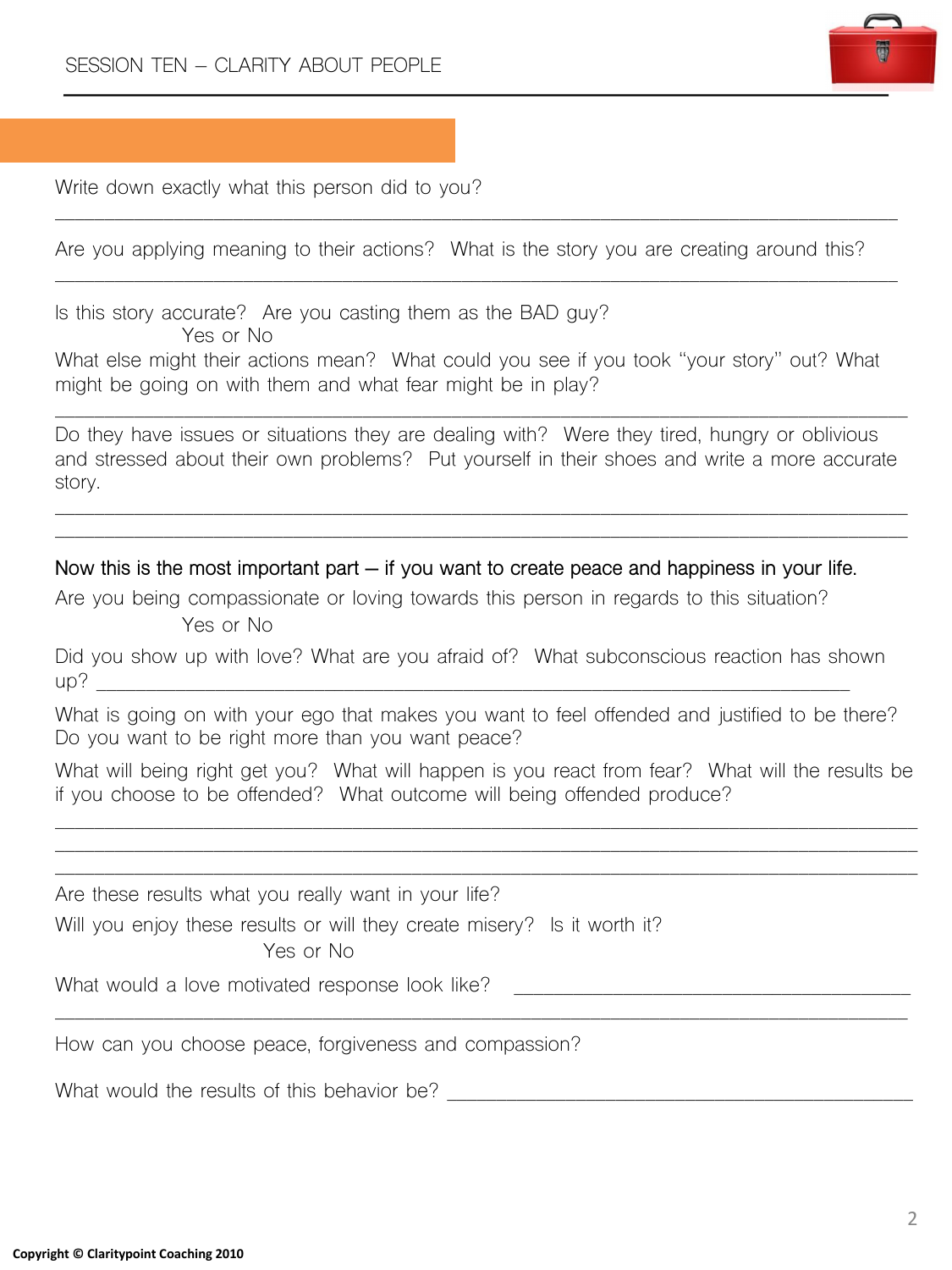

#### **Optional Challenges**

Talk to your coach about which challenges they recommend for you.

#### Challenge 1:

Make a list of people that you struggle to get along with or dislike. Take time to think about what fear might be in play with them, driving their bad behavior. Once you can see their behavior as scared, what can you see they need or how might you interact with them differently? Even if it means just changing how you think or feel.

### Challenge 2:

Think of a past offense that really bothered you and fill out the To Be or Not To Be Offended worksheet as if you were still in that moment. How does it change how you would have responded to that moment?

### Challenge 3:

Pick something to do this week that scares you. Get out of your comfort zone and practice staying in trust and love as you do it. Go for something that requires you to practice trusting the journey.

### Challenge 4:

Re-write some policies you are now aware of. You may use your assessment report to find out of balance policies you may have. Use the worksheet in this material to help you write new policies that would serve you more.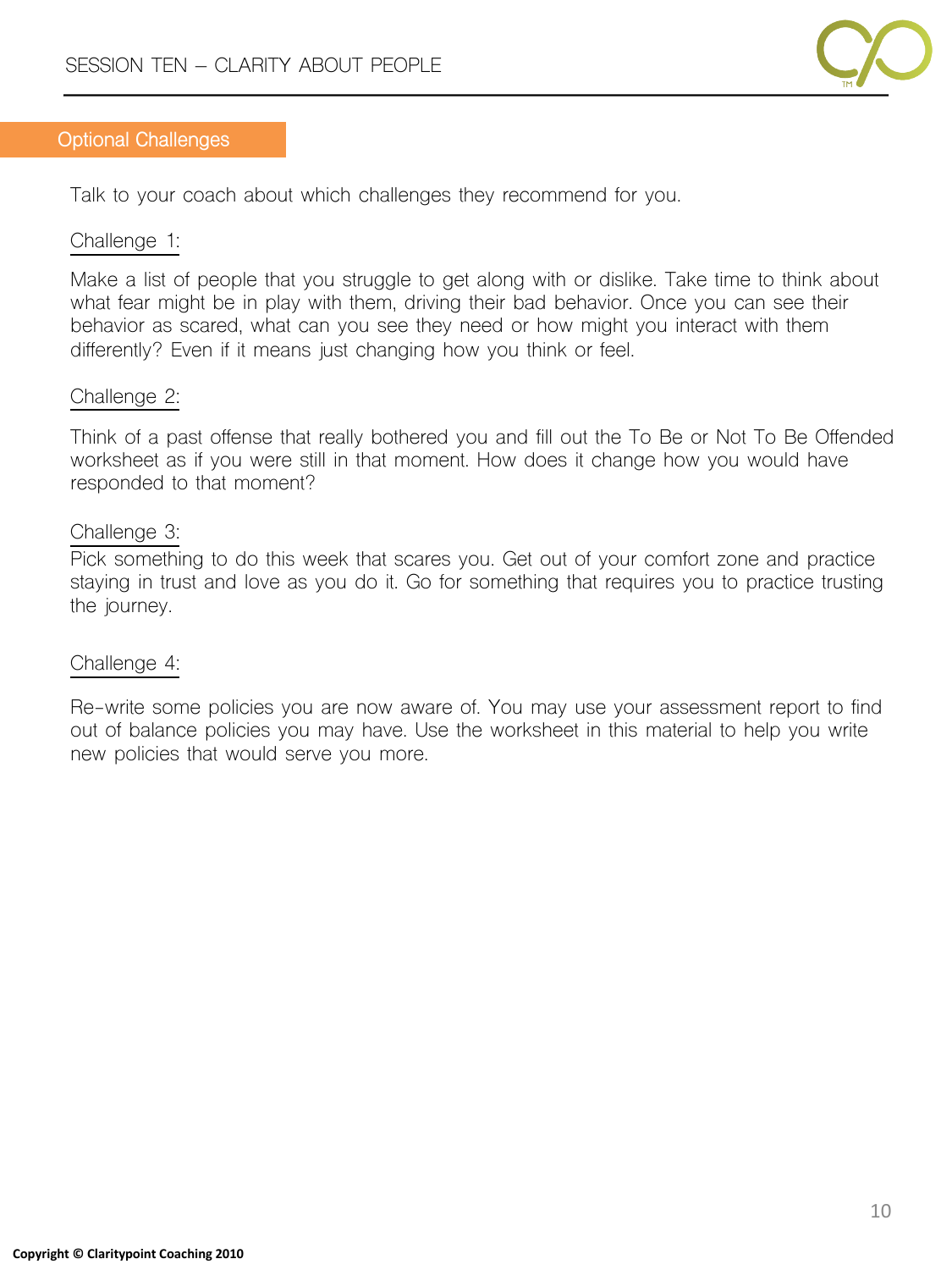

#### **Optional Journaling**

Journaling is a great tool of self-discovery. It gives you a chance to record your thoughts thus enabling you to review them. It also gives you an opportunity to explore ideas and concepts and make some decisions about them, all in a space and time that is not threatening or judgmental.

You'll notice that some journaling assignments ask a pair of questions, and after the first question, we ask you to rip out the page and throw it away. While throwing this page away I the trash say**…" I am so done with this!"**

#### **Possible Journal Writing Questions:**

1) Write about ways you don't feel safe with people. Who are the people you don't feel safe with?

*(Throw this paper away.)* 

Write about how you can trust yourself more so you can have safe relationships. *(Keep this page in your journal.)*

- 2) Write about how you did not lead or treat people with love and trust today. *(Throw this page away.)*  Write about how you can lead with love and trust in the future. *(Keep this page in your journal.)*
- 3) Write about the people you may have inaccurately made the bad guys in your life. *(Throw this paper away.)*  Write about how you can now see them and the situations more accurately now. *(Keep this page in your journal.)*
- 4) Write about how and why you got offended recently. *(Throw this page away.)*  Make a list of people who you now have compassion for instead of judgment towards. *(Keep this page in your journal.)*
- 5) Write about how you have contributed to conflicts with people in your life. *(Throw this paper away.)* Write about how you will choose forgiveness in your life moving forward. *(Keep this page in your journal.)*
- 6) Write about good qualities you can see in a person you feel conflict towards. Write about the good qualities you see in yourself. *(Keep this page in your journal.)*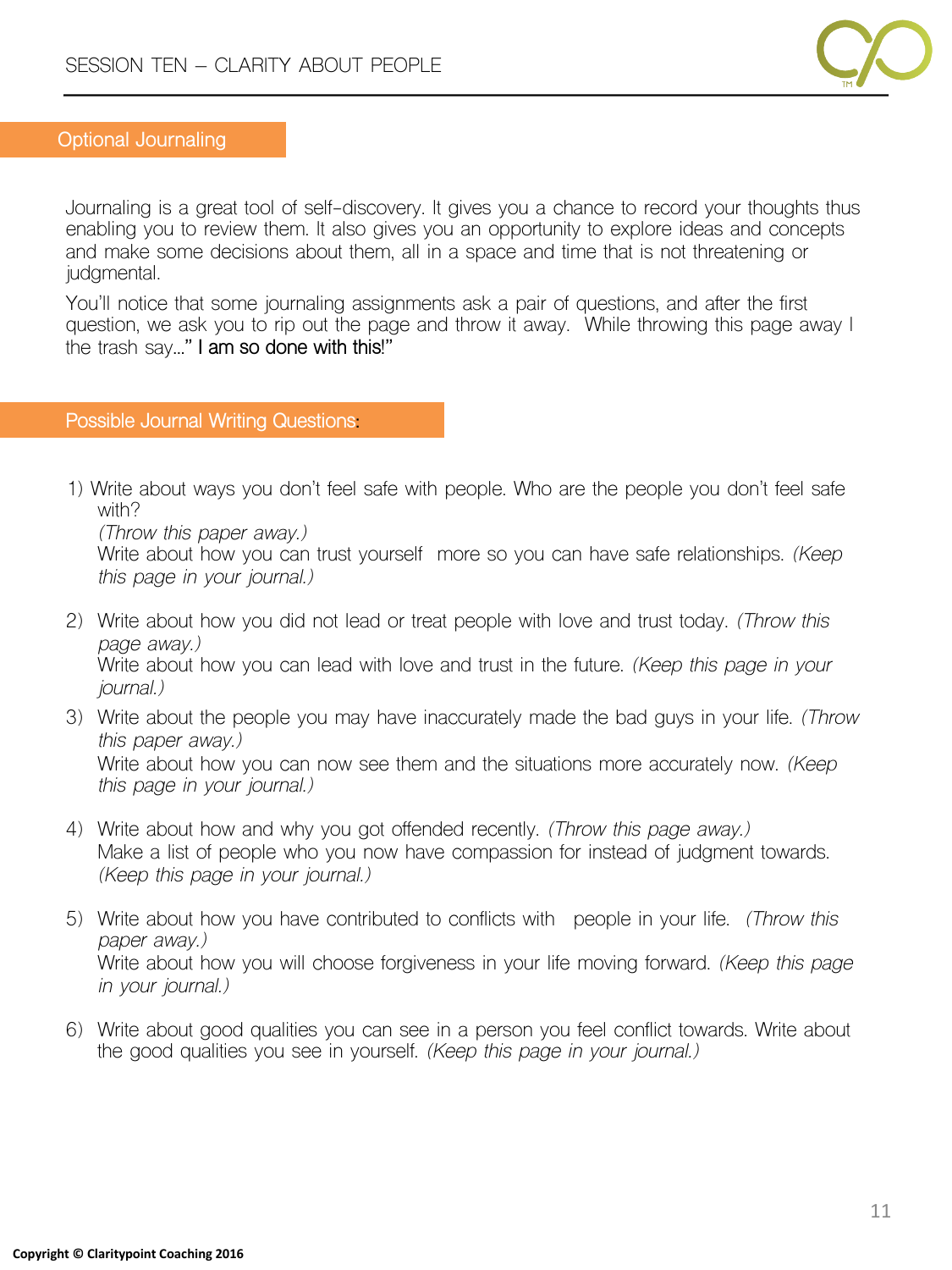



**Reading 10 We recommend you record this on your phone with some baroque classical music in the background and listen to it 3 times a day. Or you can read it three times a day – for a week or two.**

# **I see others with wisdom and compassion**

Seeing other people and myself accurately and with compassion is one of the most important things I have learned to do. It is the highest form of love. It is one of the biggest lessons I am here to learn.

From now on I choose to see other people as the same as me. We have the same value, we are just in different classes.

We all have a strong voice of fear in our minds, which encourages selfish, fearful and even mean behavior. We have bad moments and make bad choices, we all do on occasion. In spite of this, we are not bad people.

We are good people. We just struggle on occasion. The people in my life are far from perfect. They make mistakes all the time. They mistreat me and offend me. They hurt my feelings or neglect me, but these experiences are a perfect part of my journey and they do not affect my value.

I am going to be hurt, offended or unappreciated over and over throughout my life. These experiences are in my life for a reason. They give me the opportunity to practice being a better, stronger, wiser, more loving me. They give me the chance to practice forgiveness and compassion. These may be the most important lessons in my life. They provide opportunities for me to rise above my fear. They give me the chance to be my highest best self.

It is only through these painful experiences that get to learn forgiveness and how to let go of pain. Forgiveness is the heart of unconditional love and it is the most important lesson I am here to learn.

I, alone, am responsible for how I experience each situation. I choose Clarity and to respond with love. I see each person accurately. I see them with understanding and compassion. I understand the battle they are fighting. I understand their fear.

I resist the subconscious urge to judge them. I resist the temptation to gossip. We are the same with the same value, no one is the bad one or the good one.